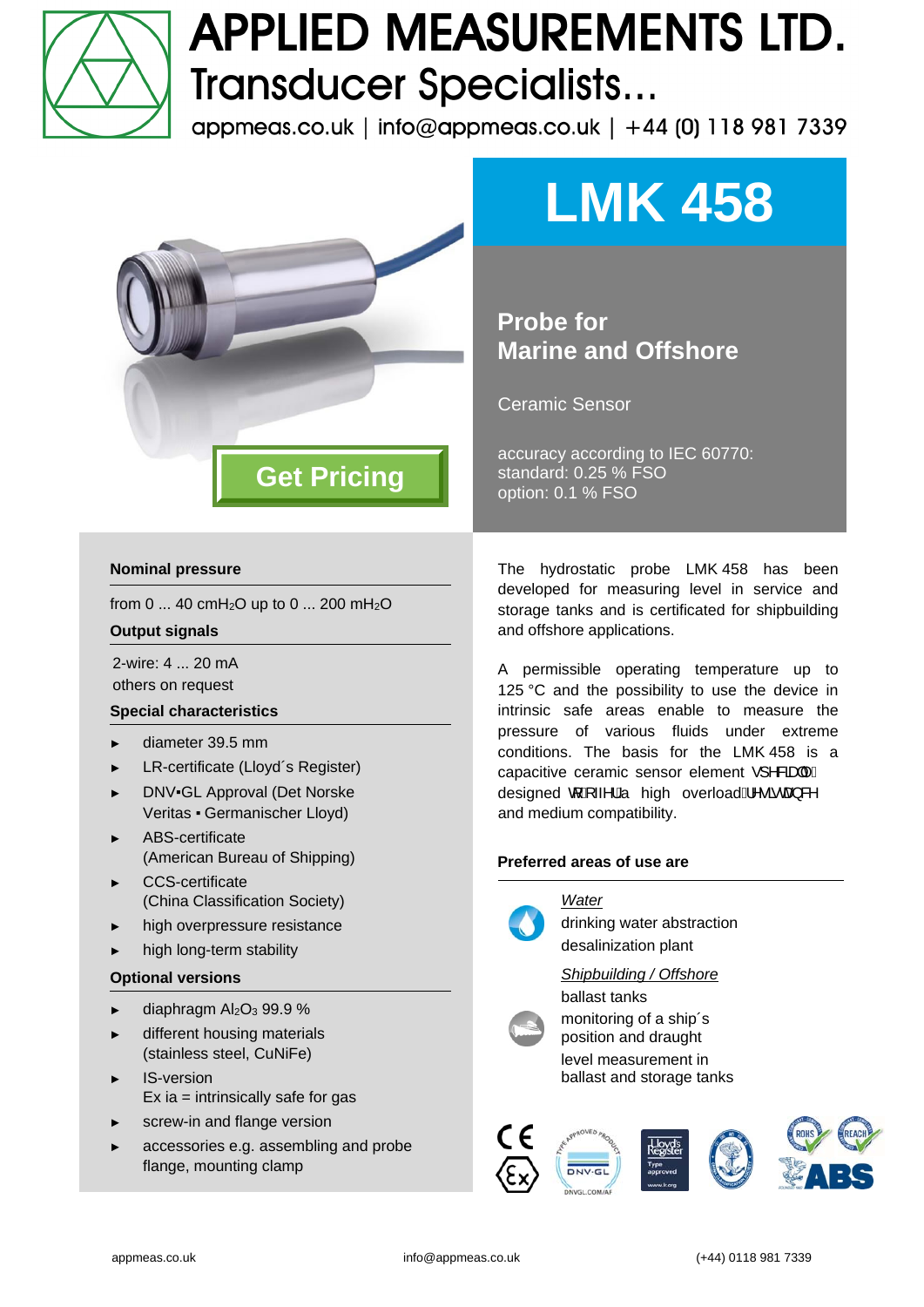| <b>Pressure ranges</b>                                                                                                                                                                                                               |                     |                                                                                                        |                                      |     |                                                                                                                                                                                    |                                                        |                                                                                                                   |     |    |                       |                                             |    |      |                                                      |                   |     |
|--------------------------------------------------------------------------------------------------------------------------------------------------------------------------------------------------------------------------------------|---------------------|--------------------------------------------------------------------------------------------------------|--------------------------------------|-----|------------------------------------------------------------------------------------------------------------------------------------------------------------------------------------|--------------------------------------------------------|-------------------------------------------------------------------------------------------------------------------|-----|----|-----------------------|---------------------------------------------|----|------|------------------------------------------------------|-------------------|-----|
| Nominal pressure <sup>1</sup>                                                                                                                                                                                                        | [bar]               | 0.04                                                                                                   | 0.06                                 | 0.1 | 0.16                                                                                                                                                                               | 0.25                                                   | 0.4                                                                                                               | 0.6 | 1  | 1.6                   | 2.5                                         | 4  | 6    | 10                                                   | 16                | 20  |
| Level                                                                                                                                                                                                                                | [mH <sub>2</sub> O] | 0.4                                                                                                    | 0.6                                  | 1   | 1.6                                                                                                                                                                                | 2.5                                                    | 4                                                                                                                 | 6   | 10 | 16                    | 25                                          | 40 | 60   | 100                                                  | 160               | 200 |
| Overpressure                                                                                                                                                                                                                         | [bar]               | 2                                                                                                      | 2                                    | 4   | 4                                                                                                                                                                                  | 6                                                      | 6                                                                                                                 | 8   | 8  | 15                    | 25                                          | 25 | 35   | 35                                                   | 45                | 45  |
| Permissible vacuum<br><sup>1</sup> available in gauge and absolute; nominal pressure ranges absolute from 1 bar                                                                                                                      | [bar]               | $-0.2$                                                                                                 |                                      |     | $-0.3$                                                                                                                                                                             |                                                        | $-0.5$                                                                                                            |     |    |                       |                                             |    | $-1$ |                                                      |                   |     |
|                                                                                                                                                                                                                                      |                     |                                                                                                        |                                      |     |                                                                                                                                                                                    |                                                        |                                                                                                                   |     |    |                       |                                             |    |      |                                                      |                   |     |
| Output signal / Supply<br>Standard                                                                                                                                                                                                   |                     |                                                                                                        |                                      |     | 2-wire: $4 \dots 20$ mA / $V_s = 10 \dots 32$ $V_{DC}$                                                                                                                             |                                                        |                                                                                                                   |     |    | $VS$ rated = 24 $VDC$ |                                             |    |      |                                                      |                   |     |
| Option IS-version                                                                                                                                                                                                                    |                     |                                                                                                        |                                      |     | 2-wire: 4  20 mA / $V_s$ = 12  28 $V_{DC}$                                                                                                                                         |                                                        |                                                                                                                   |     |    | $VS$ rated = 24 $VDC$ |                                             |    |      |                                                      |                   |     |
| Performance                                                                                                                                                                                                                          |                     |                                                                                                        |                                      |     |                                                                                                                                                                                    |                                                        |                                                                                                                   |     |    |                       |                                             |    |      |                                                      |                   |     |
| Accuracy <sup>2</sup>                                                                                                                                                                                                                |                     |                                                                                                        | standard: $\leq \pm 0.25$ % FSO      |     |                                                                                                                                                                                    |                                                        |                                                                                                                   |     |    |                       |                                             |    |      | option: for $P_N \ge 0.6$ bar $3: \le \pm 0.1$ % FSO |                   |     |
| Permissible load                                                                                                                                                                                                                     |                     |                                                                                                        |                                      |     |                                                                                                                                                                                    |                                                        |                                                                                                                   |     |    |                       |                                             |    |      |                                                      |                   |     |
| Long term stability                                                                                                                                                                                                                  |                     | $R_{max} = [(V_S - V_{S,min}) / 0.02 A] \Omega$<br>$\leq \pm 0.1$ % FSO / year at reference conditions |                                      |     |                                                                                                                                                                                    |                                                        |                                                                                                                   |     |    |                       |                                             |    |      |                                                      |                   |     |
| Influence effects                                                                                                                                                                                                                    |                     | supply: 0.05 % FSO / 10 V<br>permissible load: $0.05$ % FSO / k $\Omega$                               |                                      |     |                                                                                                                                                                                    |                                                        |                                                                                                                   |     |    |                       |                                             |    |      |                                                      |                   |     |
| Turn-on time                                                                                                                                                                                                                         |                     | 700 msec                                                                                               |                                      |     |                                                                                                                                                                                    |                                                        |                                                                                                                   |     |    |                       |                                             |    |      |                                                      |                   |     |
| Mean response time                                                                                                                                                                                                                   |                     | $< 200$ msec                                                                                           |                                      |     |                                                                                                                                                                                    |                                                        |                                                                                                                   |     |    |                       | mean measuring rate 5/sec                   |    |      |                                                      |                   |     |
| Max. response time                                                                                                                                                                                                                   |                     | 380 msec                                                                                               |                                      |     |                                                                                                                                                                                    |                                                        |                                                                                                                   |     |    |                       |                                             |    |      |                                                      |                   |     |
| accuracy according to IEC 60770 - limit point adjustment (non-linearity, hysteresis, repeatability)<br>3 under the influence of disturbance burst according to EN 61000-4-4 (2004) +2 kV accuracy decreased to $\leq \pm 0.25$ % FSO |                     |                                                                                                        |                                      |     |                                                                                                                                                                                    |                                                        |                                                                                                                   |     |    |                       |                                             |    |      |                                                      |                   |     |
| Thermal effects / Permissible temperatures                                                                                                                                                                                           |                     |                                                                                                        |                                      |     |                                                                                                                                                                                    |                                                        |                                                                                                                   |     |    |                       |                                             |    |      |                                                      |                   |     |
| Thermal error                                                                                                                                                                                                                        |                     |                                                                                                        | $≤$ ± 0.1 % FSO / 10 K               |     |                                                                                                                                                                                    |                                                        |                                                                                                                   |     |    |                       | in compensated range -20  80 °C             |    |      |                                                      |                   |     |
| Permissible temperatures                                                                                                                                                                                                             |                     |                                                                                                        |                                      |     | medium / electronics / environment: -25  125 °C                                                                                                                                    |                                                        |                                                                                                                   |     |    |                       | storage: -40  125 °C                        |    |      |                                                      |                   |     |
| Electrical protection 4                                                                                                                                                                                                              |                     |                                                                                                        |                                      |     |                                                                                                                                                                                    |                                                        |                                                                                                                   |     |    |                       |                                             |    |      |                                                      |                   |     |
| Short-circuit protection                                                                                                                                                                                                             |                     | permanent                                                                                              |                                      |     |                                                                                                                                                                                    |                                                        |                                                                                                                   |     |    |                       |                                             |    |      |                                                      |                   |     |
| Reverse polarity protection                                                                                                                                                                                                          |                     |                                                                                                        |                                      |     | no damage, but also no function                                                                                                                                                    |                                                        |                                                                                                                   |     |    |                       |                                             |    |      |                                                      |                   |     |
| Electromagnetic compatibility                                                                                                                                                                                                        |                     |                                                                                                        |                                      |     | emission and immunity according to                                                                                                                                                 |                                                        |                                                                                                                   |     |    |                       |                                             |    |      |                                                      |                   |     |
|                                                                                                                                                                                                                                      |                     |                                                                                                        | - EN 61326                           |     |                                                                                                                                                                                    |                                                        |                                                                                                                   |     |    |                       |                                             |    |      | - DNV-GL (Det Norske Veritas - Germanischer Lloyd)   |                   |     |
| <sup>4</sup> additional external overvoltage protection unit in terminal box KL 1 or KL 2 with atmospheric pressure reference available                                                                                              |                     |                                                                                                        |                                      |     |                                                                                                                                                                                    |                                                        |                                                                                                                   |     |    |                       |                                             |    |      |                                                      |                   |     |
| <b>Mechanical stability</b>                                                                                                                                                                                                          |                     |                                                                                                        |                                      |     |                                                                                                                                                                                    |                                                        |                                                                                                                   |     |    |                       |                                             |    |      |                                                      |                   |     |
| Vibration                                                                                                                                                                                                                            |                     |                                                                                                        |                                      |     | 4 g (according to DNV-GL: class B, curve 2 / basis: DIN EN 60068-2-6)                                                                                                              |                                                        |                                                                                                                   |     |    |                       |                                             |    |      |                                                      |                   |     |
| <b>Electrical connection</b>                                                                                                                                                                                                         |                     |                                                                                                        |                                      |     |                                                                                                                                                                                    |                                                        |                                                                                                                   |     |    |                       |                                             |    |      |                                                      |                   |     |
| Cable with sheath material <sup>5</sup>                                                                                                                                                                                              |                     | TPE-U                                                                                                  | blue                                 |     | Ø 7.4 mm                                                                                                                                                                           |                                                        |                                                                                                                   |     |    |                       |                                             |    |      |                                                      |                   |     |
| Bending radius                                                                                                                                                                                                                       |                     |                                                                                                        |                                      |     | static installation: 10-fold cable diameter                                                                                                                                        |                                                        |                                                                                                                   |     |    |                       |                                             |    |      | dynamic application: 20-fold cable diameter          |                   |     |
| <sup>5</sup> shielded cable with integrated ventilation tube for atmospheric pressure reference (for nominal pressure ranges absolute, the ventilation tube is closed)                                                               |                     |                                                                                                        |                                      |     |                                                                                                                                                                                    |                                                        |                                                                                                                   |     |    |                       |                                             |    |      |                                                      |                   |     |
| <b>Materials</b>                                                                                                                                                                                                                     |                     |                                                                                                        |                                      |     |                                                                                                                                                                                    |                                                        |                                                                                                                   |     |    |                       |                                             |    |      |                                                      |                   |     |
| Housing                                                                                                                                                                                                                              |                     | option:                                                                                                |                                      |     | standard: stainless steel 1.4404 (316L)<br>CuNi10Fe1Mn (resistant against sea water)                                                                                               |                                                        |                                                                                                                   |     |    |                       |                                             |    |      |                                                      | others on request |     |
| Seals (media wetted)                                                                                                                                                                                                                 |                     |                                                                                                        | standard: FKM                        |     |                                                                                                                                                                                    |                                                        |                                                                                                                   |     |    |                       |                                             |    |      |                                                      |                   |     |
|                                                                                                                                                                                                                                      |                     | options:                                                                                               |                                      |     | EPDM, FFKM (min. permissible temperature from -15 °C)                                                                                                                              |                                                        |                                                                                                                   |     |    |                       |                                             |    |      |                                                      | others on request |     |
| Diaphragm                                                                                                                                                                                                                            |                     |                                                                                                        |                                      |     | standard: ceramics Al <sub>2</sub> O <sub>3</sub> 96 %                                                                                                                             |                                                        |                                                                                                                   |     |    |                       | option: ceramics $Al_2O_3$ 99.9 %           |    |      |                                                      |                   |     |
| Protection cap                                                                                                                                                                                                                       |                     | POM-C                                                                                                  |                                      |     |                                                                                                                                                                                    |                                                        |                                                                                                                   |     |    |                       |                                             |    |      |                                                      |                   |     |
| Cable sheath                                                                                                                                                                                                                         |                     | TPE-U                                                                                                  |                                      |     | (flame-resistant, halogen free, increased resistance against oil and gasoline,                                                                                                     |                                                        |                                                                                                                   |     |    |                       |                                             |    |      |                                                      |                   |     |
|                                                                                                                                                                                                                                      |                     |                                                                                                        |                                      |     | resistant against salt, sea water, heavy oil)                                                                                                                                      |                                                        |                                                                                                                   |     |    |                       |                                             |    |      |                                                      |                   |     |
| <b>Miscellaneous</b>                                                                                                                                                                                                                 |                     |                                                                                                        |                                      |     |                                                                                                                                                                                    |                                                        |                                                                                                                   |     |    |                       |                                             |    |      |                                                      |                   |     |
| Option cable protection<br>for probes in stainless steel                                                                                                                                                                             |                     |                                                                                                        |                                      |     | prepared for mounting with stainless steel pipe; available as compact product<br>(standard: stainless steel pipe with a total length up to 2 m possible; other lengths on request) |                                                        |                                                                                                                   |     |    |                       |                                             |    |      |                                                      |                   |     |
| Ingress protection                                                                                                                                                                                                                   |                     | IP 68                                                                                                  |                                      |     |                                                                                                                                                                                    |                                                        |                                                                                                                   |     |    |                       |                                             |    |      |                                                      |                   |     |
| Current consumption                                                                                                                                                                                                                  |                     | max. 21 mA                                                                                             |                                      |     |                                                                                                                                                                                    |                                                        |                                                                                                                   |     |    |                       |                                             |    |      |                                                      |                   |     |
| Weight                                                                                                                                                                                                                               |                     |                                                                                                        | min. 650 g (without cable)           |     |                                                                                                                                                                                    |                                                        |                                                                                                                   |     |    |                       |                                             |    |      |                                                      |                   |     |
| CE-conformity                                                                                                                                                                                                                        |                     | EMC Directive: 2014/30/EU                                                                              |                                      |     |                                                                                                                                                                                    |                                                        |                                                                                                                   |     |    |                       |                                             |    |      |                                                      |                   |     |
| <b>ATEX Directive</b>                                                                                                                                                                                                                |                     | 2014/34/EU                                                                                             |                                      |     |                                                                                                                                                                                    |                                                        |                                                                                                                   |     |    |                       |                                             |    |      |                                                      |                   |     |
| Option Pt 100 temperature element 6                                                                                                                                                                                                  |                     |                                                                                                        |                                      |     |                                                                                                                                                                                    |                                                        |                                                                                                                   |     |    |                       |                                             |    |      |                                                      |                   |     |
| Temperature range                                                                                                                                                                                                                    |                     | -25  125°C                                                                                             |                                      |     |                                                                                                                                                                                    |                                                        |                                                                                                                   |     |    |                       |                                             |    |      |                                                      |                   |     |
| Connection temperature element                                                                                                                                                                                                       |                     | 3-wire                                                                                                 |                                      |     |                                                                                                                                                                                    |                                                        |                                                                                                                   |     |    |                       |                                             |    |      |                                                      |                   |     |
| Resistance                                                                                                                                                                                                                           |                     | 100 $\Omega$ at 0°C                                                                                    |                                      |     |                                                                                                                                                                                    |                                                        |                                                                                                                   |     |    |                       |                                             |    |      |                                                      |                   |     |
| Temperature coefficient                                                                                                                                                                                                              |                     | 3850 ppm/K                                                                                             |                                      |     |                                                                                                                                                                                    |                                                        |                                                                                                                   |     |    |                       |                                             |    |      |                                                      |                   |     |
| Supply Is<br><sup>6</sup> not possible in combination with IS-version                                                                                                                                                                |                     |                                                                                                        | $0.31.0$ mA pc                       |     |                                                                                                                                                                                    |                                                        |                                                                                                                   |     |    |                       |                                             |    |      |                                                      |                   |     |
| <b>Category of the environment</b>                                                                                                                                                                                                   |                     |                                                                                                        |                                      |     |                                                                                                                                                                                    |                                                        |                                                                                                                   |     |    |                       |                                             |    |      |                                                      |                   |     |
| Lloyd's Register (LR)                                                                                                                                                                                                                |                     |                                                                                                        | EMV1, EMV2, EMV3, EMV4               |     |                                                                                                                                                                                    |                                                        |                                                                                                                   |     |    |                       | number of certificate: 13/20056             |    |      |                                                      |                   |     |
| Det Norske Veritas -                                                                                                                                                                                                                 |                     | temperature:                                                                                           |                                      | D   |                                                                                                                                                                                    | vibration:                                             | В                                                                                                                 |     |    |                       |                                             |    |      | number of certificate: TAA00001GM                    |                   |     |
| Germanischer Lloyd (DNV-GL)                                                                                                                                                                                                          |                     | humidity:                                                                                              |                                      | В   |                                                                                                                                                                                    | enclosure:                                             | D                                                                                                                 |     |    |                       | electromagnetic compatibility: B            |    |      |                                                      |                   |     |
| Explosion protection <sup>7</sup>                                                                                                                                                                                                    |                     |                                                                                                        |                                      |     |                                                                                                                                                                                    |                                                        |                                                                                                                   |     |    |                       |                                             |    |      |                                                      |                   |     |
| Approval DX14A-LMK 458                                                                                                                                                                                                               |                     |                                                                                                        | IBExU 07 ATEX 1180 X                 |     |                                                                                                                                                                                    |                                                        |                                                                                                                   |     |    |                       | zone 0 <sup>8</sup> : Il 1G Ex ia IIB T4 Ga |    |      |                                                      |                   |     |
| Safety technical maximum values                                                                                                                                                                                                      |                     |                                                                                                        |                                      |     | $U_i = 28$ V, $I_i = 93$ mA, $P_i = 660$ mW, $C_i = 105$ nF; $L_i = 0$ $\mu$ H;                                                                                                    |                                                        |                                                                                                                   |     |    |                       |                                             |    |      |                                                      |                   |     |
|                                                                                                                                                                                                                                      |                     |                                                                                                        |                                      |     | the supply connections have an inner capacity of max. 140 nF opposite the enclosure                                                                                                |                                                        |                                                                                                                   |     |    |                       |                                             |    |      |                                                      |                   |     |
| Permissible temperatures for                                                                                                                                                                                                         |                     | in zone 0:                                                                                             |                                      |     |                                                                                                                                                                                    | $-20$ 60°C with p <sub>atm</sub> 0.8 bar up to 1.1 bar |                                                                                                                   |     |    |                       |                                             |    |      |                                                      |                   |     |
| environment                                                                                                                                                                                                                          |                     |                                                                                                        | zone 1 and higher:                   |     | $-2570^{\circ}C$                                                                                                                                                                   |                                                        |                                                                                                                   |     |    |                       |                                             |    |      |                                                      |                   |     |
| Connecting cables<br>(by factory)                                                                                                                                                                                                    |                     |                                                                                                        | cable capacity:<br>cable inductance: |     | signal line/shield as well as signal line/signal line: 160 pF/m<br>signal line/shield as well as signal line/signal line: 1 µH/m                                                   |                                                        |                                                                                                                   |     |    |                       |                                             |    |      |                                                      |                   |     |
|                                                                                                                                                                                                                                      |                     |                                                                                                        |                                      |     |                                                                                                                                                                                    |                                                        |                                                                                                                   |     |    |                       |                                             |    |      |                                                      |                   |     |
| not possible in combination with Pt 100 temperature element                                                                                                                                                                          |                     |                                                                                                        |                                      |     |                                                                                                                                                                                    |                                                        | <sup>8</sup> for optional stainless steel pipe the following designation is valid: "II 1 G Ex ia IIC T4" (zone 0) |     |    |                       |                                             |    |      |                                                      |                   |     |

 $\overline{a}$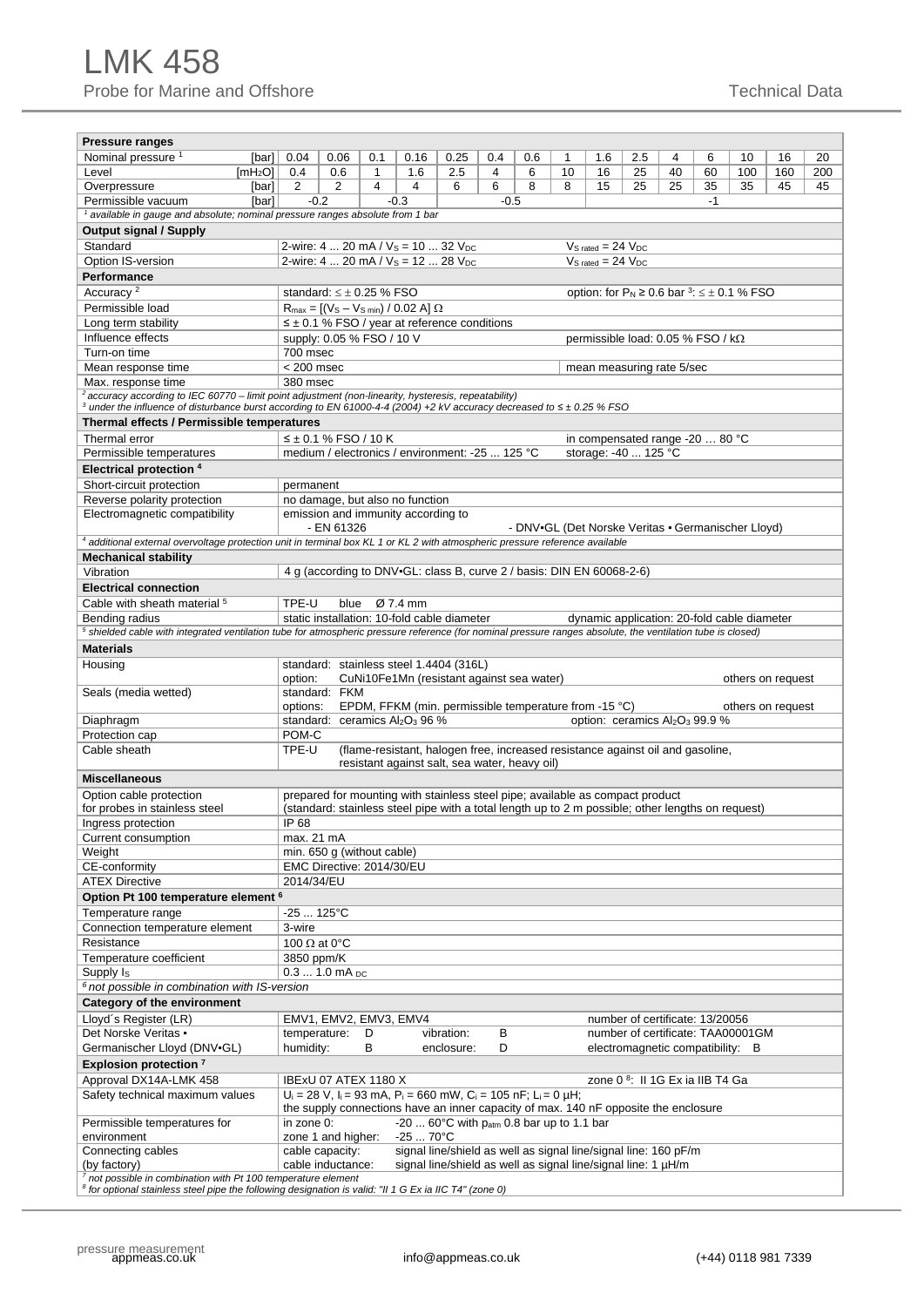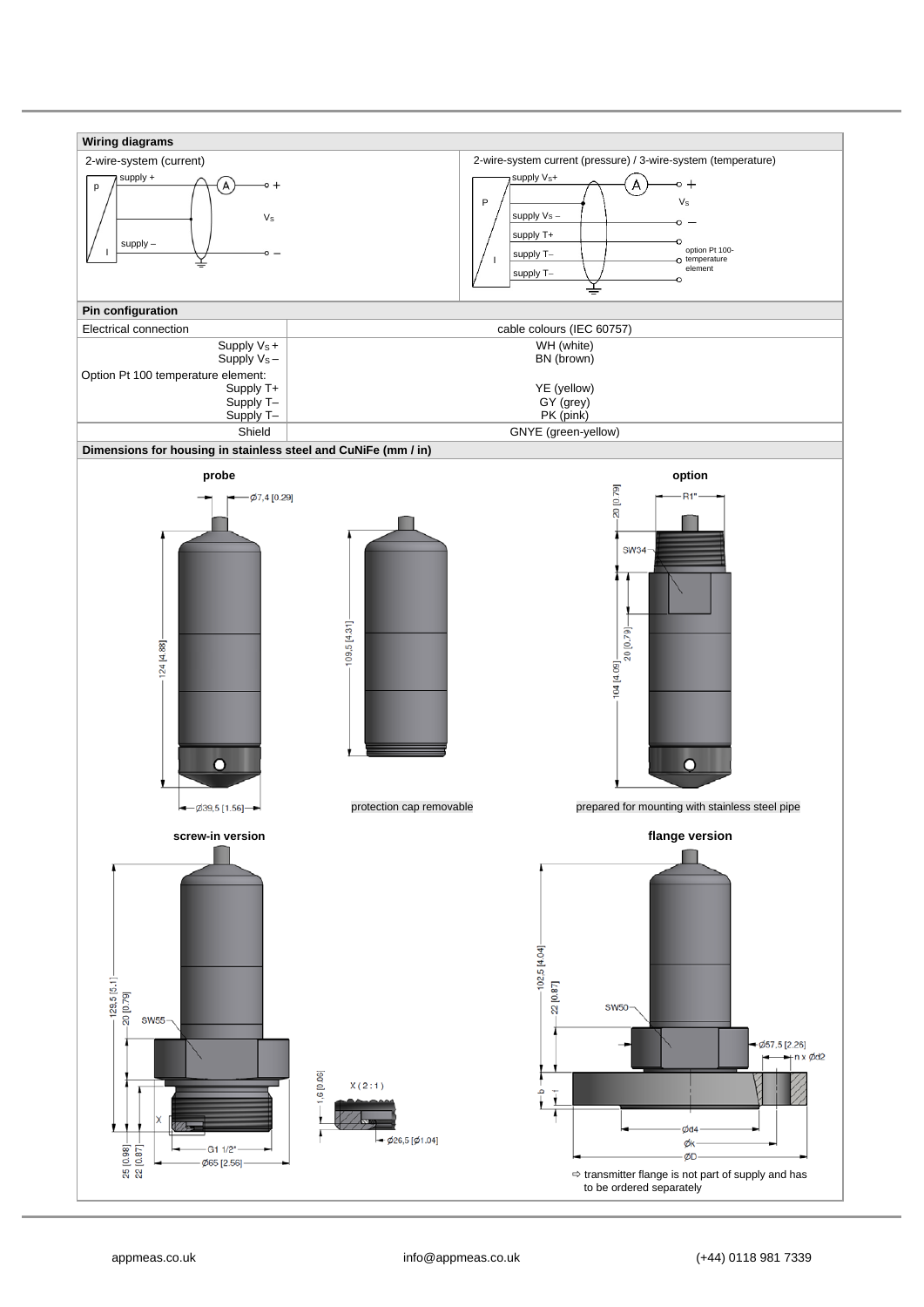| Transmitter flange for flange version                                                                                                                                                                                                                                                                     |                                          |                                                   |                                                                 |                                                                         |                                                     |  |  |
|-----------------------------------------------------------------------------------------------------------------------------------------------------------------------------------------------------------------------------------------------------------------------------------------------------------|------------------------------------------|---------------------------------------------------|-----------------------------------------------------------------|-------------------------------------------------------------------------|-----------------------------------------------------|--|--|
|                                                                                                                                                                                                                                                                                                           |                                          |                                                   |                                                                 |                                                                         |                                                     |  |  |
| $n \times \emptyset$ d2-                                                                                                                                                                                                                                                                                  |                                          |                                                   | DN25 /                                                          | dimensions in mm<br><b>DN80/</b><br>DN50/                               |                                                     |  |  |
|                                                                                                                                                                                                                                                                                                           |                                          | size                                              | <b>PN40</b>                                                     | <b>PN40</b>                                                             | <b>PN16</b>                                         |  |  |
|                                                                                                                                                                                                                                                                                                           |                                          | $\mathsf b$                                       | 18                                                              | 20                                                                      | 20                                                  |  |  |
|                                                                                                                                                                                                                                                                                                           |                                          | D                                                 | 115                                                             | 165                                                                     | 200                                                 |  |  |
|                                                                                                                                                                                                                                                                                                           |                                          | d2                                                | 14                                                              | 18                                                                      | 18                                                  |  |  |
|                                                                                                                                                                                                                                                                                                           |                                          | d4                                                | 68                                                              | 102                                                                     | 138                                                 |  |  |
|                                                                                                                                                                                                                                                                                                           |                                          | $\mathsf{f}$<br>k                                 | $\mathbf{2}$<br>85                                              | 3<br>125                                                                | 3<br>160                                            |  |  |
|                                                                                                                                                                                                                                                                                                           |                                          | n                                                 | 4                                                               | $\overline{4}$                                                          | 8                                                   |  |  |
|                                                                                                                                                                                                                                                                                                           |                                          |                                                   |                                                                 |                                                                         |                                                     |  |  |
| <b>Technical data</b>                                                                                                                                                                                                                                                                                     |                                          |                                                   |                                                                 |                                                                         |                                                     |  |  |
| Suitable for                                                                                                                                                                                                                                                                                              | LMK 382, LMK 382H, LMK 458, LMK 458H     |                                                   |                                                                 |                                                                         |                                                     |  |  |
| Flange material                                                                                                                                                                                                                                                                                           | stainless steel 1.4404 (316L)            |                                                   |                                                                 |                                                                         |                                                     |  |  |
| Hole pattern                                                                                                                                                                                                                                                                                              | according to DIN 2507                    |                                                   |                                                                 |                                                                         |                                                     |  |  |
| <b>Ordering type</b>                                                                                                                                                                                                                                                                                      |                                          | Ordering code                                     |                                                                 |                                                                         | Weight                                              |  |  |
| Transmitter flange DN25 / PN40                                                                                                                                                                                                                                                                            |                                          | ZSF2540                                           |                                                                 |                                                                         | $1.2$ kg                                            |  |  |
| Transmitter flange DN50 / PN40                                                                                                                                                                                                                                                                            |                                          | ZSF5040                                           |                                                                 |                                                                         | 2.6 kg                                              |  |  |
| Transmitter flange DN80 / PN16                                                                                                                                                                                                                                                                            |                                          | ZSF8016                                           | 4.1 kg                                                          |                                                                         |                                                     |  |  |
| Mounting flange with cable gland<br>cable gland M16x1.5<br>with seal insert                                                                                                                                                                                                                               |                                          |                                                   |                                                                 |                                                                         |                                                     |  |  |
| (for cable- $\varnothing$ 4  11 mm)<br>$n \times d2$                                                                                                                                                                                                                                                      |                                          | ဣ<br>size<br>b<br>D<br>d2<br>d4<br>$\mathsf{f}$   | DN25/<br><b>PN40</b><br>18<br>115<br>14<br>68<br>$\overline{2}$ | dimensions in mm<br>DN50/<br><b>PN40</b><br>20<br>165<br>18<br>102<br>3 | DN80/<br><b>PN16</b><br>20<br>200<br>18<br>138<br>3 |  |  |
|                                                                                                                                                                                                                                                                                                           |                                          | k                                                 | 85                                                              | 125                                                                     | 160                                                 |  |  |
|                                                                                                                                                                                                                                                                                                           |                                          | n                                                 | $\overline{4}$                                                  | 4                                                                       | 8                                                   |  |  |
|                                                                                                                                                                                                                                                                                                           |                                          |                                                   |                                                                 |                                                                         |                                                     |  |  |
|                                                                                                                                                                                                                                                                                                           | all probes                               |                                                   |                                                                 |                                                                         |                                                     |  |  |
|                                                                                                                                                                                                                                                                                                           | stainless steel 1.4404 (316L)            |                                                   |                                                                 |                                                                         |                                                     |  |  |
|                                                                                                                                                                                                                                                                                                           | standard: brass, nickel plated           | on request: stainless steel 1.4305 (303); plastic |                                                                 |                                                                         |                                                     |  |  |
|                                                                                                                                                                                                                                                                                                           | material: TPE (ingress protection IP 68) |                                                   |                                                                 |                                                                         |                                                     |  |  |
|                                                                                                                                                                                                                                                                                                           | according to DIN 2507                    |                                                   |                                                                 |                                                                         |                                                     |  |  |
|                                                                                                                                                                                                                                                                                                           |                                          | <b>Ordering code</b>                              |                                                                 |                                                                         | Weight                                              |  |  |
|                                                                                                                                                                                                                                                                                                           |                                          | ZMF2540                                           |                                                                 |                                                                         | $1.4$ kg                                            |  |  |
| <b>Technical data</b><br>Suitable for<br>Flange material<br>Material of cable gland<br>Seal insert<br>Hole pattern<br><b>Ordering type</b><br>DN25 / PN40 with cable gland brass, nickel plated<br>DN50 / PN40 with cable gland brass, nickel plated<br>DN80 / PN16 with cable gland brass, nickel plated |                                          | ZMF5040                                           |                                                                 |                                                                         | 3.2 kg                                              |  |  |